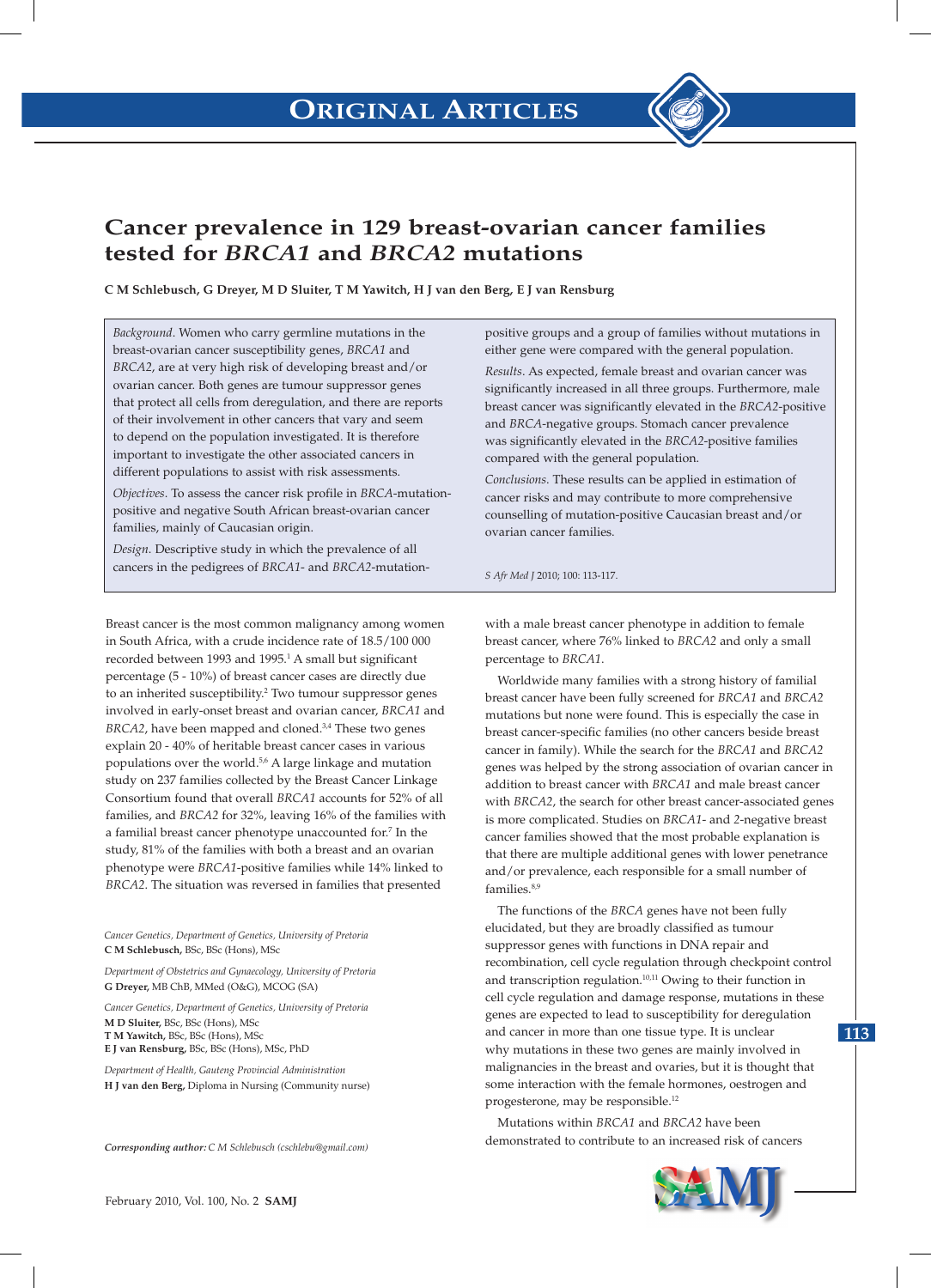other than breast and ovarian cancer. Friedenson summarised 32 studies (involving >70 000 individuals) that investigated the elevated risks for other cancers, associated with these two genes.13 The increased risks range from 20% to 60%, with the most important increases in cancers of the stomach and pancreas. *BRCA2* confers an elevated risk to a broader spectrum of cancers than *BRCA1*. Many reviewed studies, however, had conflicting reports, stressing the importance of contributing genetic factors and environmental influences that may differ between populations.

We studied the occurrence of different types of cancer in 127 Caucasian and 2 non-Caucasian South African families with a positive breast cancer history. Complete mutation analysis allowed division of these families into *BRCA1* mutation positive, *BRCA2*-mutation positive and families with no mutation in either gene. The pedigrees of these three groups of families were compared to determine the respective contribution of *BRCA1* and *BRCA2* to breast and ovarian cancer and to establish which other cancers may be associated with mutations in these genes.

The study was approved by the Ethics Committee of the University of Pretoria (Protocol 18/98).

## **Methods**

#### **Selection of patients**

Participating families were obtained through a familial cancer clinic at the University of Pretoria. Families willing to participate and with a family history (3 or more cases with breast and/or ovarian cancer) suggestive of inherited susceptibility were included.

We assembled a total of 129 (127 Caucasian and 2 non-Caucasian) families: 81/129 (62.8%) were Afrikaners, mainly descended from Dutch, German and French immigrants to the South African Cape during the early 17th century,<sup>14</sup> Ashkenazi Jewish families represented 15.5 % (20/129), 12.4% (16/129) were of British/UK origin, and 2.32% (3/129) were of Dutch descent. In addition, there were single families of Afrikaner-Lebanese, Austrian, Belgian, German, German-British, Polish and Portuguese descent. The 2 non-Caucasian families were a black South African and a South African Indian family.

A blood sample from index individuals (affected with breast and/or ovarian cancer) in these families was obtained with informed consent, and the two *BRCA* genes were screened for mutations using single-strand conformation polymorphism and heteroduplex analysis (SSCP/HA), protein truncation test (PTT) and multiplex ligation-dependent probe amplification (MLPA) methods. Of the 129 families, 26 tested positive for a mutation in *BRCA1* and 43 for a mutation in *BRCA2*, while 60 remained unassigned ('*BRCA* negative') after full screening.15,16 The three groups were analysed to determine the prevalence of cancer in family members.

#### **Pedigree analysis**

Information regarding cancer cases in the families were obtained from the index individuals and were not verified with pathological reports. The reliability of the information, especially for more distant relatives, may be lower than that for first- and second-degree relatives' cancers. Females and males included in the analysis were only from the branches of the pedigree (paternal or maternal) that were believed to carry mutations in one of the *BRCA* genes. Only the index cases were screened for mutations; none of the other family members in the pedigree were screened. The assumptions of the inheritance of the mutation were based primarily on the occurrence of breast and ovarian cancer in females and secondarily on other cancers in all individuals. Where there were cancers in both branches of the family, the branch with the most cancers in the closest relatives were included. For the previous generations, all males and females in the pedigrees were included, up to the generation where the first reported case appeared. Persons in more current generations were included only if they were born before 1960 (~40 years old at time of analysis). This therefore excludes very young persons who would not yet have developed cancer.

The number of females in the pedigrees was used in calculations for female-specific cancers, and the same applies for the male-specific cancers. In the case of cancer affecting both the female and male populations the unknown gender counts were included. Bilateral cases (in females and males) were counted as two separate cases, but only the age at first diagnosis was used in calculations regarding age.

For the chi-square test the expected number of cancer cases was obtained by multiplying the population risk with the total number of individuals in the group. The population risk in South African individuals for 1993 - 1995 was obtained from the National Cancer Registry (NCR).<sup>1</sup> The Cancer Registry data are limited in that they only supply information on histopathologically confirmed tumour data and not on population-based data. These data are at best a minimal estimate of 'population' risks. Cancer risks in the Caucasian population of South Africa were used for the calculations, since the majority of the study families were of Caucasian origin (only 2 families were non-Caucasian, i.e. 1 black in the *BRCA*negative group and 1 Indian in the *BRCA1*-positive group). For the chi-square tests for cancers, which are not gender specific, the mean between the cancer risk of Caucasian males and females in South Africa was used.

### **Results**

Mutation-positive families constituted 53% of the total families. The *BRCA2*-positive families were largely site-specific breast cancer families (33/43), compared with the *BRCA1*-positive families (6/26) (Table I). The total number of individuals in all the pedigrees included was 3 682 with an average of 28.5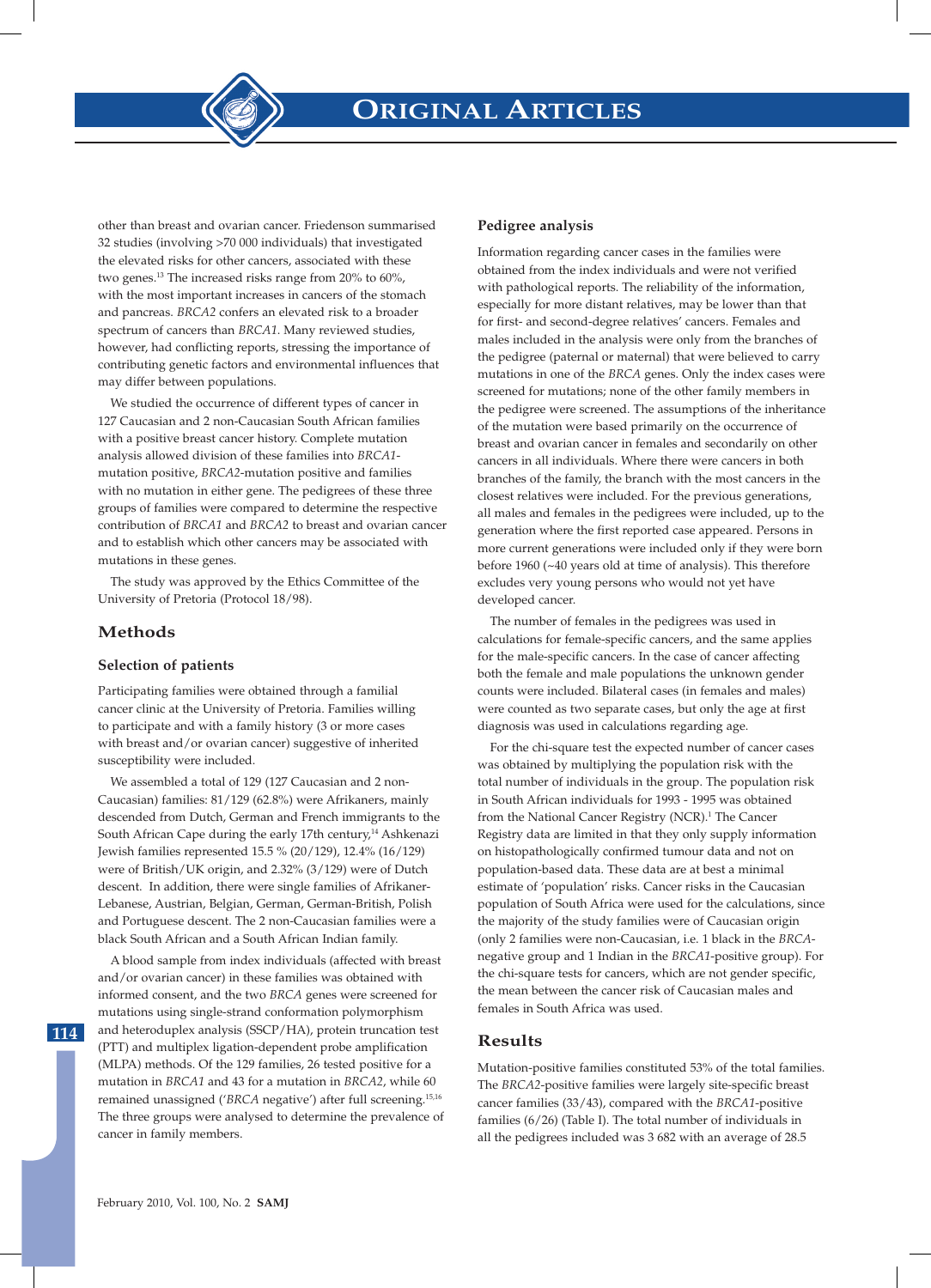

| Groups               | $BRCA1+$       | $BRCA2+$    | BRCA-      |  |
|----------------------|----------------|-------------|------------|--|
| Families $(N)$       | 26             | 43          | 60         |  |
| With BC & OV         | 18             | 10          | 9          |  |
| With only BC         | 6              | 33          | 48         |  |
| With only OV         | $\overline{2}$ | $\Omega$    | 3          |  |
| Females $(N)$        | 456            | 719         | 834        |  |
| Males $(N)$          | 337            | 545         | 663        |  |
| Unknown gender $(N)$ | 5              | 82          | 41         |  |
| Cancer cases         |                |             |            |  |
| (cases/family) (N)   | 219(8.4)       | 375(8.7)    | 342(5.7)   |  |
| Prevalence $(\% )$   |                |             |            |  |
| Female BC (bil. BC)  | 24.6 (3.94)    | 31.0 (3.89) | 25.1(2.52) |  |
| Diag. $>50$ yrs      | 18.1           | 28.7        | 33.0       |  |
| Diag. $\leq 50$ yrs  | 69.1           | 55.4        | 57.4       |  |
| $\overline{\rm OV}$  | 9.6            | 1.9         | 2.2        |  |
| Male BC              | 0.3            | 1.5         | 0.8        |  |
| Cancers other than   |                |             |            |  |
| BC and OV            | 7.8            | 9.7         | 7.2        |  |
| All cancers          | 27.4           | 27.9        | 22.2       |  |

BC = breast cancer; OV = ovarian cancer; Prevalence = *N* of cancer cases/*N* of individuals (female and/or male depending on the cancer type)  $\times$  100; bil. BC = bilateral breast cancer; Diag. = age at breast cancer diagnosi

individuals per pedigree. The gender of 97% was known, with 57% being female. The total number of all cancer cases per pedigree was higher in the *BRCA*-positive groups than in the BRCA-negative group (Table I). The prevalence of breast cancer was high in all three groups, with the highest prevalence in the *BRCA2*-positive group (Table I). Bilateral breast cancer was more common in both the mutation-positive groups. Ovarian cancer occurred mostly in the *BRCA1*-positive group, with the *BRCA2*-positive and mutation-negative groups comparable (Table I). Male breast cancer and cancers other than breast and ovarian cancer were most prevalent in the *BRCA2*-positive group.

Table II compares the observed cancers in the study groups with the expected number of cancers (based on NCR data on the general Caucasian population risk<sup>1</sup>). The results concerning cancers typically associated with the two *BRCA* genes, namely breast and ovarian cancer for *BRCA1* and breast, ovarian and male breast cancer for *BRCA2*, were anticipated. The observed prevalence of these cancers compared with the expected prevalence based on the general Caucasian population risk was also elevated in the mutation-negative group. This is to be expected, as the criterion on which families were selected was that they must have at least three breast and/or ovarian cancer cases. These families would therefore by default have a higher than expected prevalence of breast and ovarian cancer.

Male breast cancer had a higher prevalence than expected in the *BRCA2*-positive (*p*<0.00001) and *BRCA*-negative (*p*=0.0022) groups, but not in the *BRCA1*-positive group (Table II). The

only other cancer with a significantly increased prevalence (*p*=0.0001) was stomach cancer in the *BRCA2*-positive group. In all three groups prostate, colon, bladder and lung cancers and melanoma had a significantly lower prevalence than expected. Overall, the prevalence of cancers in total was higher in all three study groups (*p*<0.00001) compared with what would be expected from the general Caucasian population data (Table II).

## **Discussion**

### **Breast cancer**

Breast cancer prevalences for the *BRCA1*-positive group and the *BRCA*-negative group were similar (*p*=0.843) (Table I). The *BRCA2*-positive group had a significantly higher prevalence of breast cancer than the *BRCA1*-positive group (*p*=0.015) and the *BRCA*-negative group (*p*=0.009), which seems to indicate that a higher breast cancer risk is associated with *BRCA2* than with *BRCA1* (Table I). Generally *BRCA2* mutation penetrance for lifetime risk of breast cancer is lower than for *BRCA1* mutation carriers, resulting in a later age of onset.<sup>13</sup> This was also apparent in our study, where more *BRCA1*-positive individuals than *BRCA2*-positive individuals were diagnosed with breast cancer below the age of 50 years (Table I).

## **Ovarian cancer**

Previously the cumulative risk for ovarian cancer in *BRCA2* was established at 11% versus 39% for *BRCA1*. 17 A study on breast ovarian cancer families with at least two cases of ovarian cancer showed these families to be four times more likely to carry a *BRCA1* mutation than a *BRCA2* mutation.18 Likewise, in our study 9.6% of individuals in the *BRCA1*-positive group had ovarian cancer compared with 1.9% in the *BRCA2*-positive group (Table I), indicating a significant difference between the two groups (*p*<0.001).

## **Male breast cancer**

Our study supported our expectation that a *BRCA2*-mutationpositive genotype would result in fewer ovarian cancer cases and more male breast cancer cases than in the *BRCA1*-positive group, as in other studies<sup>7,19</sup> (Table I). Interestingly, in the *BRCA*-negative group the male breast cancer prevalence also appeared to be increased compared with what was expected for the general population (Table II). However, this may not be a true reflection as we selected families for the presence of male and female breast cancers. In the *BRCA*-negative group the 5 male cases each came from different families (1 case per family), whereas the 8 breast cancer cases observed in the *BRCA2*-positive group came from only 3 families (2.7 cases per family). It was reported previously that once an index case presents with male breast cancer in a *BRCA2*-positive family a number of other cases also emerge in the rest of the family.20 This could possibly indicate gene-gene interactions that modify

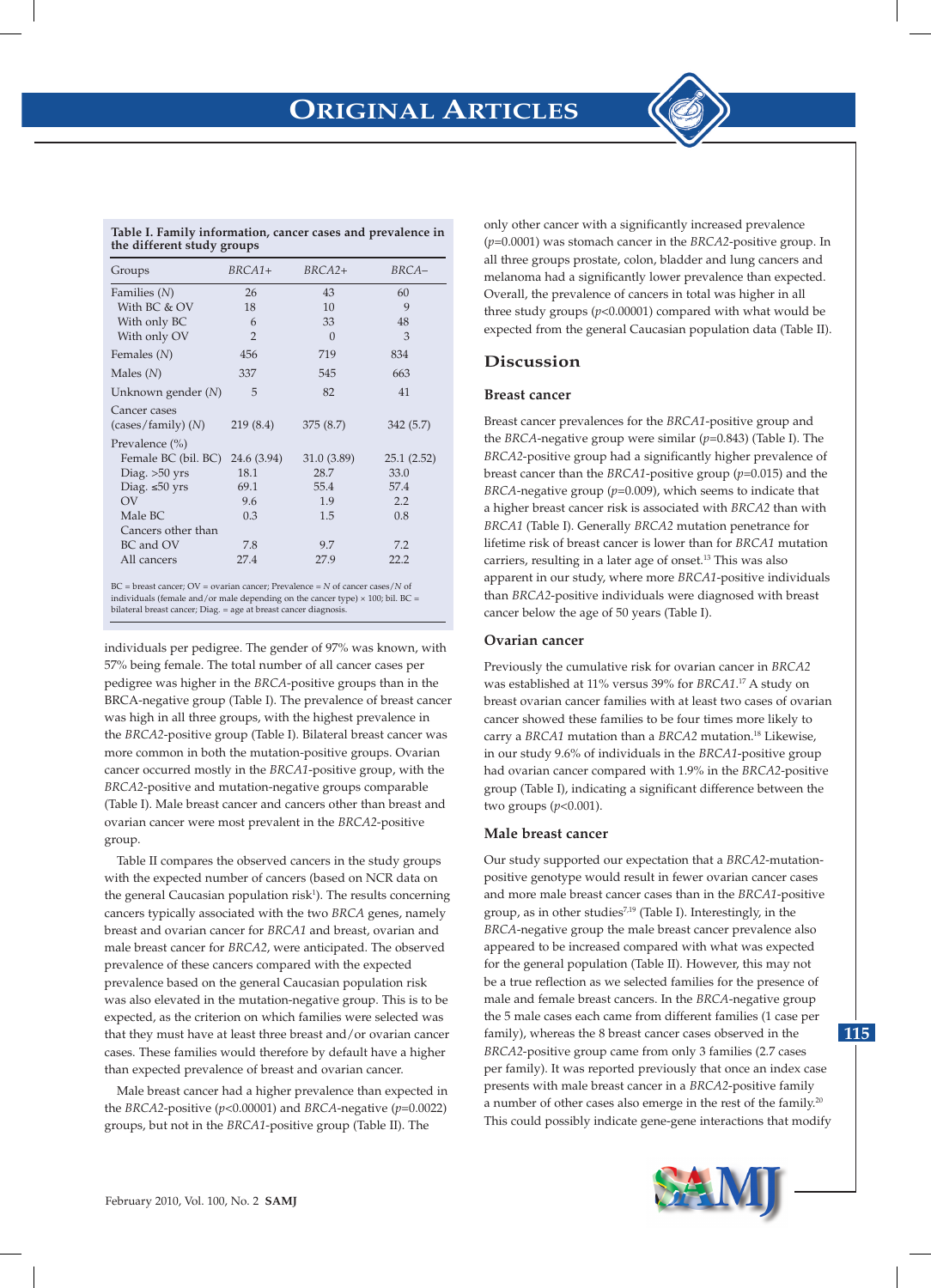

penetrance of male breast cancer in certain *BRCA2*-positive families.

#### **Other cancers**

Of the other cancers recorded in the families, only stomach cancer in the *BRCA2*-positive group showed a significantly increased prevalence compared with the general population (Table II).

Prostate, colon, bladder and lung cancers and melanoma appear to have a lower than expected prevalence in all three groups, probably because of incomplete reports of all cancers in the families. Some of these cancers have a high population risk, e.g. prostate cancer with a 1 in 14 lifetime risk. Incomplete reporting will affect the cancers with a higher population risk to a greater extent than those with a lower risk. To illustrate the point: if 30% of all cancers in a group of 1 346 individuals (similar in size to the *BRCA2*-positive group) were not reported, it would lead to 11 cases of unreported colon cancer (risk 1/35.5) while only 1 case of brain cancer (risk 1/339.5) would not be reported.

Another consideration could be that the under-reported cases are not the same over all the cancer categories but that there are preferential reports on breast and ovarian cancer, as this study focused on these cancers. The clinic that collected the families for this study tried to limit this tendency by informing patients of the importance of recording all cancers before gathering their pedigree information. However, a bias may

still remain and will persist in studies that rely on secondary information supplied by the family rather than on hospital and pathology records.

Table III presents reports $13$  that showed associations with various types of cancers compared with our study. As many of the cancers in our study had few reported cases, one must be careful to attach significance to the difference in prevalence between the groups. However, stomach and prostate cancer each had 40 or more reported cases. Stomach cancer had a significantly (*p*=0.0001) elevated prevalence in the *BRCA2* families compared with the general population and had twice the prevalence compared with the *BRCA1*-positive group. Although prostate cancer was not significantly elevated in the *BRCA*-mutation-positive groups compared with the general population, it is still interesting that the *BRCA2*-positive group had a 5 times higher prevalence compared with the *BRCA1* positive group (Table III).

### **The** *BRCA***-negative group**

Just what the families that constitute the *BRCA*-negative group signify is uncertain. They may represent a diverse group of families with the hypothetical *BRCA3* gene, families with genes of lower penetrance, families with mutations in high-penetrance genes that are very rare, or just families with *BRCA1* or *2* mutations that were missed by the methods employed. Our methods are supposed to have a 71 - 79% sensitivity,<sup>21</sup> giving an estimate of 27 - 37 families in the *BRCA*-

| Table II. Comparison of observed cancer prevalence in the study groups with the expected prevalence |  |  |  |  |
|-----------------------------------------------------------------------------------------------------|--|--|--|--|
|                                                                                                     |  |  |  |  |
|                                                                                                     |  |  |  |  |

|                             |       |                                                      | BRCA1+   |                   | $BRCA2+$                        |        |                   | BRCA-             |            |           |
|-----------------------------|-------|------------------------------------------------------|----------|-------------------|---------------------------------|--------|-------------------|-------------------|------------|-----------|
| Cancer<br>Pop. risk<br>type |       | Observed<br>Expected<br>$p$ -value<br>cases<br>cases |          | Observed<br>cases | Expected<br>$p$ -value<br>cases |        | Observed<br>cases | Expected<br>cases | $p$ -value |           |
| <b>Breast</b>               | 13    | 112                                                  | 35.08    | < 0.00001         | 223                             | 55.31  | < 0.00001         | 209               | 64.15      | < 0.00001 |
| Male breast                 | 476   | $\mathbf{1}$                                         | 0.71     | 0.728             | 8                               | 1.14   | < 0.00001         | 5                 | 1.39       | 0.0022    |
| Ovarian                     | 120   | 44                                                   | 3.80     | < 0.00001         | 14                              | 5.99   | 0.001             | 18                | 6.95       | 0.00003   |
| Prostate                    | 14    | 3                                                    | 24.07    | 0.00001           | 25                              | 38.93  | 0.0205            | 12                | 47.36      | < 0.00001 |
| Colon                       | 35.5  | 4                                                    | 22.48    | 0.00008           | 5                               | 37.92  | < 0.00001         | 8                 | 43.32      | < 0.00001 |
| Stomach                     | 120.5 | 7                                                    | 6.62     | 0.8829            | 24                              | 11.17  | 0.0001            | 17                | 12.76      | 0.2337    |
| Liver                       | 264.5 |                                                      | 3.02     | 0.2446            | 8                               | 5.09   | 0.196             | 6                 | 5.81       | 0.9388    |
| <b>Brain</b>                | 339.5 |                                                      | 2.35     | 0.377             | $\overline{2}$                  | 3.96   | 0.3231            | 6                 | 4.53       | 0.4892    |
| Melanoma                    | 50.5  | 3                                                    | 15.80    | 0.0011            | 3                               | 26.65  | <0.00001          | 5                 | 30.46      | < 0.00001 |
| Pancreas                    | 512   | $\overline{2}$                                       | 1.56     | 0.7234            | $\overline{4}$                  | 2.63   | 0.3973            | 3                 | 3.00       | 0.9975    |
| Bladder                     | 75.5  | $\theta$                                             | 10.57    | 0.0011            | 3                               | 17.83  | 0.0004            | $\overline{4}$    | 20.37      | 0.0003    |
| Kidney                      | 357   | $\overline{2}$                                       | 2.24     | 0.8749            |                                 | 3.77   | 0.1531            | $\overline{2}$    | 4.31       | 0.2655    |
| Lung                        | 47.5  | $\overline{4}$                                       | 16.8     | 0.0016            | 8                               | 28.34  | 0.0001            | 9                 | 32.38      | 0.00003   |
| Thyroid                     | 348   | $\mathbf{1}$                                         | 2.29     | 0.3929            | $\overline{0}$                  | 3.87   | 0.0489            | 3                 | 4.42       | 0.499     |
| Throat                      | 290.5 | $\mathbf{1}$                                         | 2.75     | 0.291             | $\overline{4}$                  | 4.63   | 0.7682            | 5                 | 5.29       | 0.8981    |
| Uterus                      | 108   | $\mathbf{1}$                                         | 4.22     | 0.1152            | 10                              | 6.66   | 0.1931            | $\mathbf{1}$      | 7.72       | 0.0151    |
| Cervix                      | 93    | 3                                                    | 4.90     | 0.3875            | $\overline{4}$                  | 7.73   | 0.1773            | $\overline{0}$    | 8.97       | 0.0026    |
| Other cancers               |       | 16                                                   |          |                   | 15                              |        |                   | 20                |            |           |
| Unspecified cancers         |       | 13                                                   |          |                   | 14                              |        |                   | 9                 |            |           |
| Total cases                 | 6.5   | 219                                                  | 122.7692 | < 0.00001         | 375                             | 207.08 | < 0.00001         | 342               | 236.62     | < 0.00001 |

Pop. risk = given as *N*, where *N* is the Caucasian population risk 1/*N* (Sitas *et al.*, 1998<sup>1</sup>); Observed cases = the number of cancer cases counted from pedigrees in each of the three groups (*BRCA1*-positive, *BRCA2*-positive and BRCA-negative families); Expected cases = expected cancer cases in the families calculated through multiplying the Caucasian population risk by the total number of individuals in each of the three groups; p-value = the probability that the observed number of cancer cases is in accordance with expected number of cancer cases in general Caucasian population; **bold font** = higher prevalence than general Caucasian population; *italics* = lower prevalence than general Caucasian population.